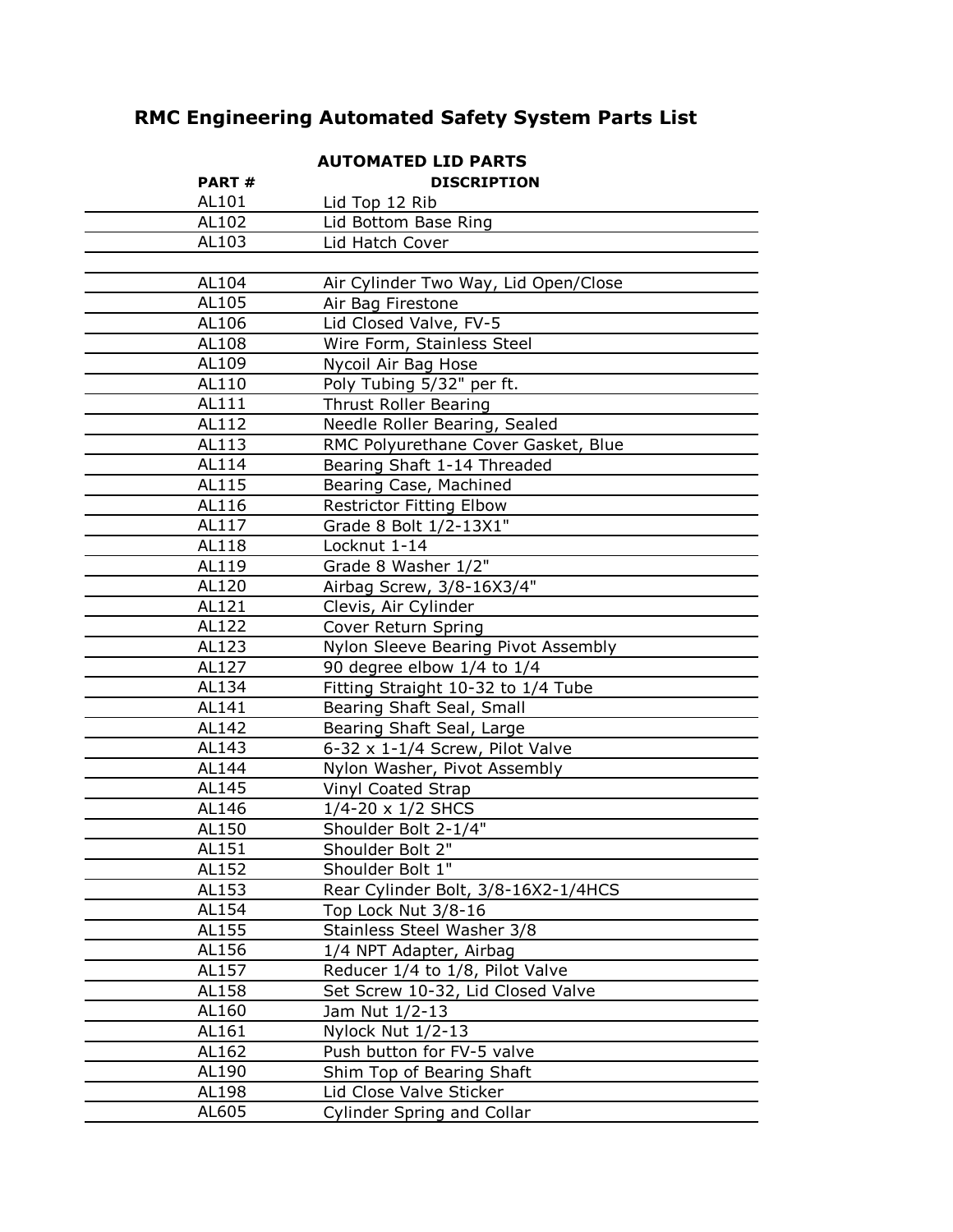#### **PART #** AL606 Spring Holder and Cap - Cover Return AL607 3 Piece Pivot Assembly AL608 Wire Form with Bracket for FV-5 Valve CB216MY Color cap for metal fittings, yellow CB217MBLU Color cap for metal fittings, blue CB218MG Color cap for metal fittings, green CB219MR Color cap for metal fittings, red CB238 Bulkhead Female Connector, 1/4NPT to 1/4Tube **DISCRIPTION AUTOMATED LID PARTS (Continued)**

#### **AUTOMATED LID SUB ASSEMBLIES**

| <b>PART#</b>  | <b>DISCRIPTION</b>                   |
|---------------|--------------------------------------|
| ASY001        | Cylinder Assy w/Low Pressure Valve   |
| ASY002        | Cylinder Assy w/o Low Pressure Valve |
| <b>ASY005</b> | Pilot Valve Assembly                 |
| ASY006        | Pilot Valve Assembly, Control Box    |
| ASY010        | Lid Closed Assembly - Standard       |
| ASY015        | Lid Closed Assembly - Lockdown       |
| ASY020        | Push Pull Valve Assembly             |
|               |                                      |

## **STANDARD CONTROL BOX PARTS**

| <b>PART#</b>  | <b>DISCRIPTION</b>                  |
|---------------|-------------------------------------|
| CB201         | Control Box Shell Aluminum          |
| CB202         | Push-Pull Valve                     |
| CB202MWASY    | MW Push/Pull Valve Assembly         |
| CB203         | 1-1/2" Panel Mount pressure Gauge   |
| CB205         | Pressure Indicator - Lid Closed     |
| CB206         | Locking Latch                       |
| CB206         | Toggle Valve with Exhaust           |
| CB207         | Safety Switch Cover                 |
| CB208         | Low Pressure Sensor                 |
| CB209         | Pilot Valve AirBag Inflate          |
| CB209MWASY    | MW Pilot Valve Assembly             |
| CB210         | One Way Valve                       |
| CB211B        | 1/4" cap black                      |
| CB212BLU      | $1/4"$ cap blue                     |
| CB213G        | $1/4"$ cap green                    |
| <b>CB214R</b> | $1/4"$ cap red                      |
| <b>CB215Y</b> | $1/4"$ cap yellow                   |
| CB220         | <b>Fitting Bulkhead Straight</b>    |
| CB221         | Fitting Cross Union 1/4 Tube        |
| CB234         | Fitting Straight, 10-32 to 1/4 Tube |
| CB235         | Fitting Elbow, 10-32 to 1/4 Tube    |
| CB237MW       | 1/4 NPT to 1/4 tube male elbow      |
| CB240         | 6-32 x 1" SHCS                      |
| CB241MW       | 1/4 Tube In-Line Flow Control       |